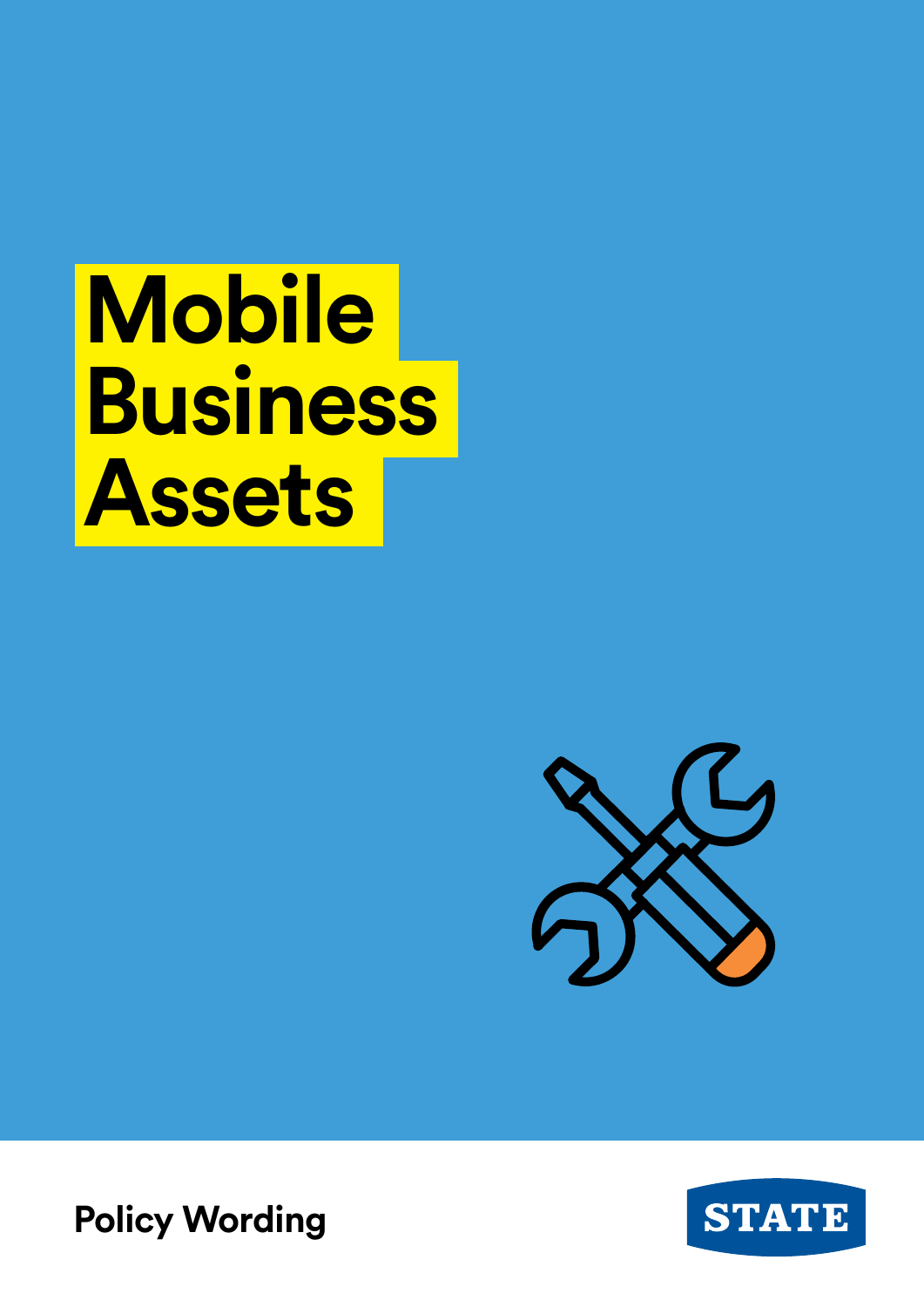# **Welcome to State**

Thank you for choosing State. You've made a great choice – we've been helping New Zealanders with their insurance needs for more than 100 years and are proud to be doing the same for you.

If you have any questions about your policy or think it doesn't provide the cover you need, please call us straight away – we'll be happy to help.

### [Introduction](#page-2-0) **1**

| 1. Insurance agreement         | 1  |
|--------------------------------|----|
| 2. What you are covered for    | 1  |
| 3. Automatic policy extensions | 2  |
| 4. Optional policy extensions  | 3  |
| 5. Exclusions                  | 3  |
| 6. How we will pay             | 6  |
| 7. What we will pay            | 7  |
| 8. Claims conditions           | 7  |
| 9. General conditions          | 8  |
| <b>10. Definitions</b>         | 10 |



### **This document is your Mobile Business Assets policy wording.**

Please make sure you read it carefully, as it contains important information you should know, including what your insurance covers – and what it doesn't.



If you have a question, need help or want to make an insurance claim, just call us on **0800 80 24 24** or visit **state.co.nz**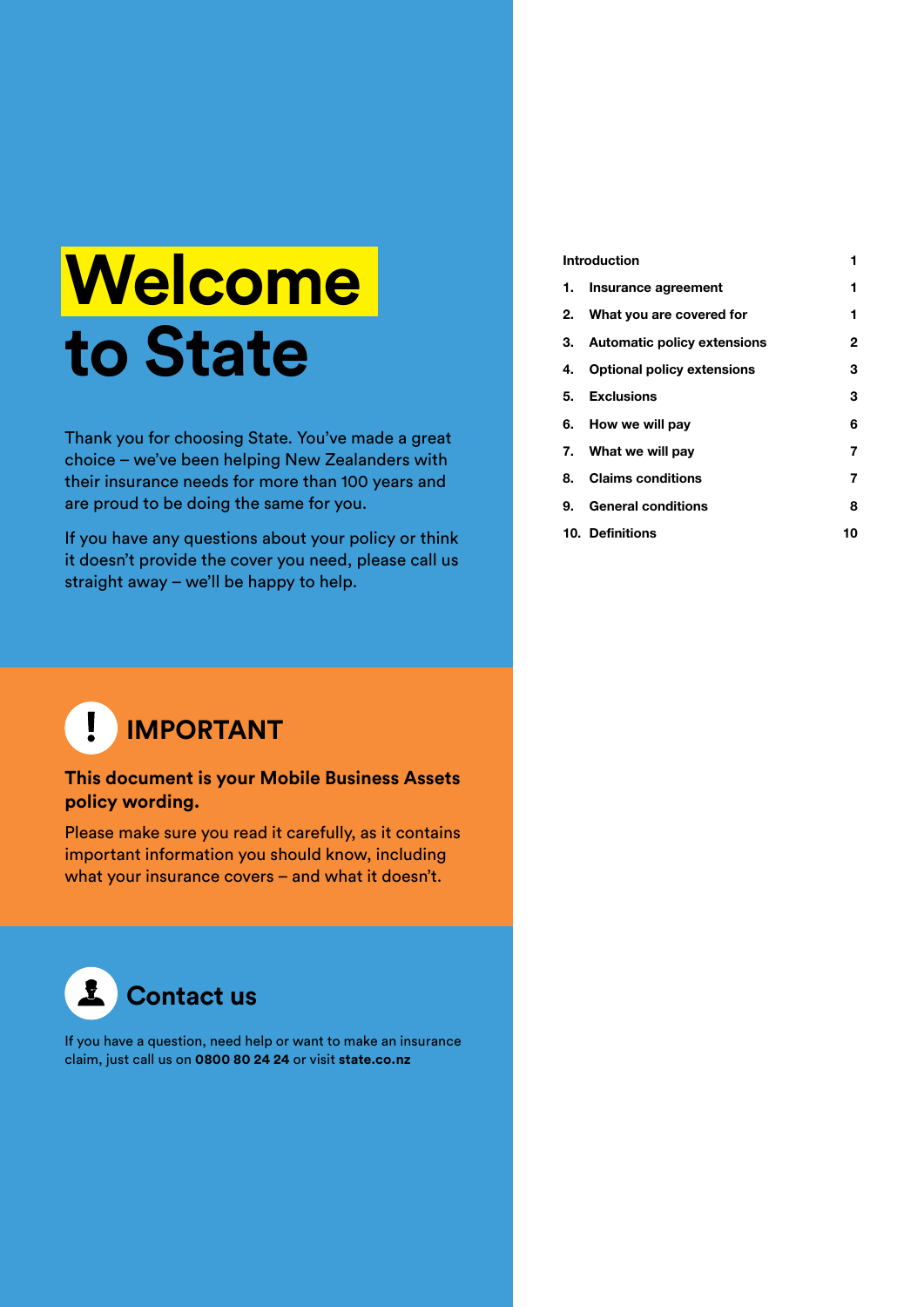# <span id="page-2-0"></span>**Mobile Business Assets**

Insurance policy



### **Introduction**

| Welcome                 | Welcome to State. Thank you for selecting us as your insurer.                                                                                                                                                                                                         |
|-------------------------|-----------------------------------------------------------------------------------------------------------------------------------------------------------------------------------------------------------------------------------------------------------------------|
| About this policy       | Your Mobile Business Assets Policy consists of:                                                                                                                                                                                                                       |
|                         | this policy document, and<br>(a)                                                                                                                                                                                                                                      |
|                         | the schedule, and<br>(b)                                                                                                                                                                                                                                              |
|                         | any endorsements or warranties that we apply, and<br>(C)                                                                                                                                                                                                              |
|                         | the information you have provided in the application.<br>(d)                                                                                                                                                                                                          |
| Your duty of disclosure | You have a legal duty of disclosure when you apply for insurance. This means you or anyone acting on<br>your behalf must tell us everything you know (or could be reasonably expected to know) that a prudent<br>insurer would want to take into account in deciding: |
|                         | to accept or decline the insurance, and/or<br>(a)                                                                                                                                                                                                                     |
|                         | the cost or terms of the insurance, including the excess.<br>(b)                                                                                                                                                                                                      |
|                         | You also have this duty every time your insurance renews and when you make any changes to it.                                                                                                                                                                         |
|                         | If you or anyone acting on your behalf breaches this duty, we may treat this policy as being of no<br>effect and to have never existed. Please ask us if you are not sure whether you need to tell us about<br>something.                                             |
| <b>Defined words</b>    | If a word is shown in <b>bold</b> it has a specific meaning. There is a list of these words and what they mean in<br>Section 10 - 'Definitions'.                                                                                                                      |
| <b>Examples</b>         | We have used examples and comments to make parts of this policy easier to understand. These<br>examples and comments are printed in <i>italics</i> and do not affect or limit the meaning of the section they<br>refer to.                                            |
| <b>Headings</b>         | The headings in this policy are for reference only and do not form part of it. They are not to be used<br>when interpreting the policy document.                                                                                                                      |

### 1. Insurance agreement

1.1 Our agreement You agree to pay us the premium described in the schedule and comply with this policy. In exchange, we agree to insure you as set out in this policy.

# 2. What you are covered for

2.1 Damage to insured property You are insured for any sudden and accidental loss to insured property occurring anywhere in New Zealand.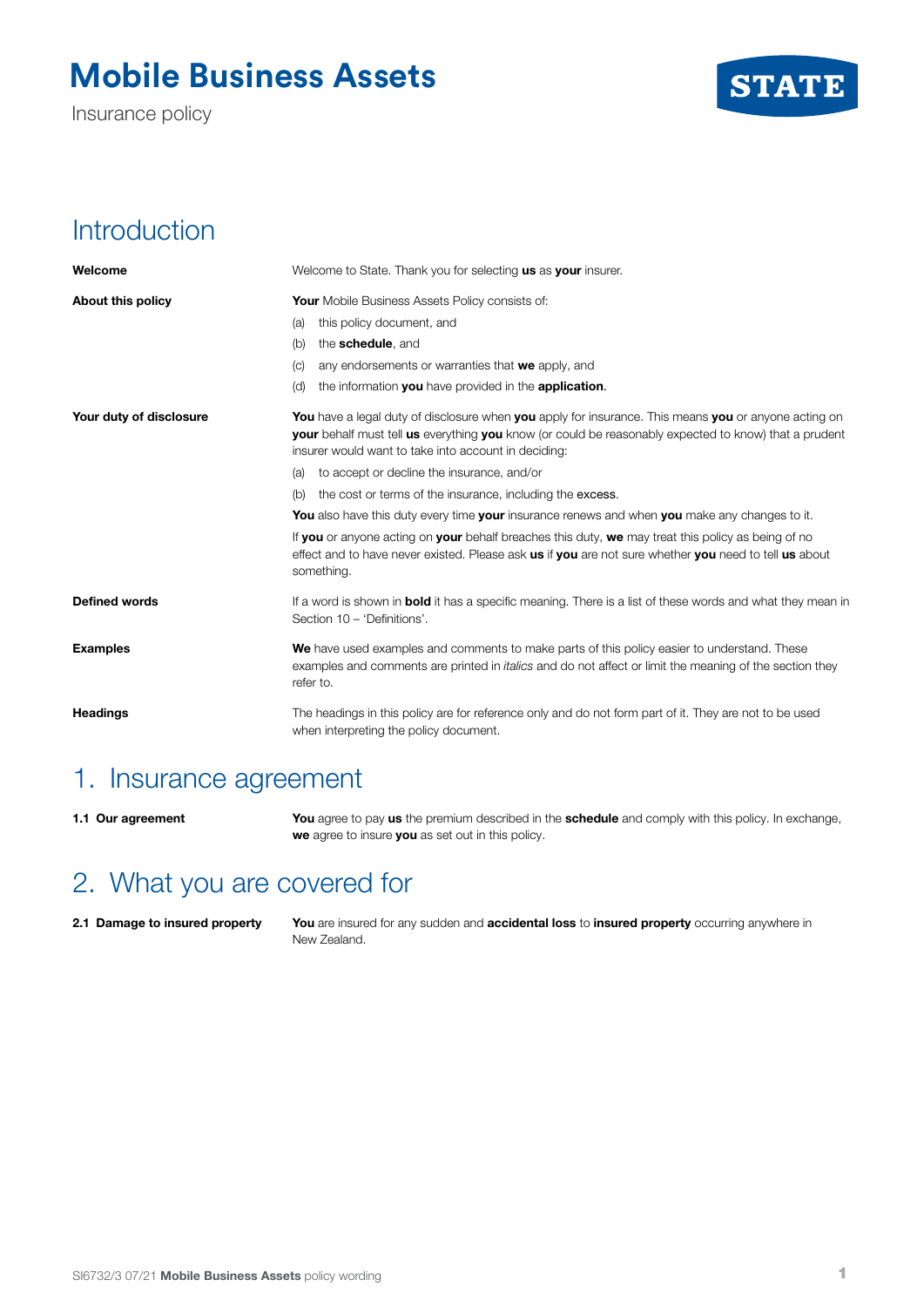# <span id="page-3-0"></span>3. Automatic policy extensions

In addition to the cover under 2.1 – 'Damage to insured property', we also provide the following Automatic policy extensions. Unless expressly stated otherwise, any amounts payable under these Automatic extensions are included within 7.1 'Maximum amount payable'.

| 3.1 Burglary cover               |       | You are insured for sudden and accidental loss to insured property occurring anywhere in<br>New Zealand caused by theft or attempted theft:                                                                                                                                     |
|----------------------------------|-------|---------------------------------------------------------------------------------------------------------------------------------------------------------------------------------------------------------------------------------------------------------------------------------|
|                                  | (a)   | accompanied by threat of violence, or actual violence to any person, or                                                                                                                                                                                                         |
|                                  | (b)   | involving physical evidence of violent and forcible entry to, or exit from a securely locked:                                                                                                                                                                                   |
|                                  | (i)   | enclosed building (or part of an enclosed building), or                                                                                                                                                                                                                         |
|                                  | (ii)  | motor vehicle, fully enclosed trailer or storage container.                                                                                                                                                                                                                     |
|                                  |       | Where the theft of <i>insured property</i> occurs from a motor vehicle, <b>storage container</b> or <b>fully</b><br>enclosed trailer which itself has been stolen and not recovered, physical evidence of forcible entry to or<br>exit will not be required.                    |
| 3.2 Electronic data and software |       | <b>You</b> are insured for the loss of <b>data</b> and <b>software</b> resulting from electronic equipment insured by this<br>policy suffering sudden and <b>accidental loss</b> covered by this policy occurring anywhere in New Zealand.                                      |
|                                  |       | Please also read 6.2 Basis of settlement: certain types of property – 'Data' and 'Software'.                                                                                                                                                                                    |
| 3.3 Employee effects cover       |       | You are insured for sudden and accidental loss occurring anywhere in New Zealand to the clothing,<br>personal effects and tools of trade of your direcnzherald                                                                                                                  |
|                                  |       | tors and employees (but not your contractors). We will cover this property as if it were contents, provided that the property is being<br>worn, carried or used by your directors or employees while they are acting in the course of<br>their directors' duties or employment. |
|                                  |       | The most <b>we</b> will pay under this extension:                                                                                                                                                                                                                               |
|                                  | (i)   | is \$5,000 for any <b>event</b> , per person, and                                                                                                                                                                                                                               |
|                                  | (ii)  | in total during the <b>annual period</b> is the sum insured shown in the <b>schedule</b> for <b>contents</b> .                                                                                                                                                                  |
|                                  |       | 9.7 'Other insurance' condition does not apply to this extension.                                                                                                                                                                                                               |
| 3.4 Money cover                  |       | <b>You</b> are insured for sudden and <b>accidental loss</b> of <b>money</b> , anywhere in New Zealand.                                                                                                                                                                         |
|                                  |       | This extension does not provide cover for loss of money:                                                                                                                                                                                                                        |
|                                  | (a)   | caused by errors in receiving it or paying it out, or                                                                                                                                                                                                                           |
|                                  | (b)   | occurring while the <b>money</b> is entrusted to any person other than:                                                                                                                                                                                                         |
|                                  | (i)   | you or any director or executive officer of yours, or                                                                                                                                                                                                                           |
|                                  | (ii)  | any employee or agent of yours, or                                                                                                                                                                                                                                              |
|                                  | (iii) | any professional <b>money</b> carrier, or                                                                                                                                                                                                                                       |
|                                  | (C)   | resulting from payment of <b>money</b> in exchange for any cheque that is subsequently dishonoured, or                                                                                                                                                                          |
|                                  | (d)   | occurring while the <b>money</b> is in an unlocked and unoccupied vehicle, or                                                                                                                                                                                                   |
|                                  | (e)   | caused by theft or fraud by any of your employees, unless the loss is discovered within three<br>consecutive <b>business days</b> of the act of theft or fraud, or                                                                                                              |
|                                  | (f)   | through electronic means.                                                                                                                                                                                                                                                       |
|                                  |       | The most we will pay under this extension is \$1,000 for any event, unless a different amount for money is<br>shown in the <b>schedule</b> . Payment under this extension is in addition to 7.1 'Maximum amount payable'.                                                       |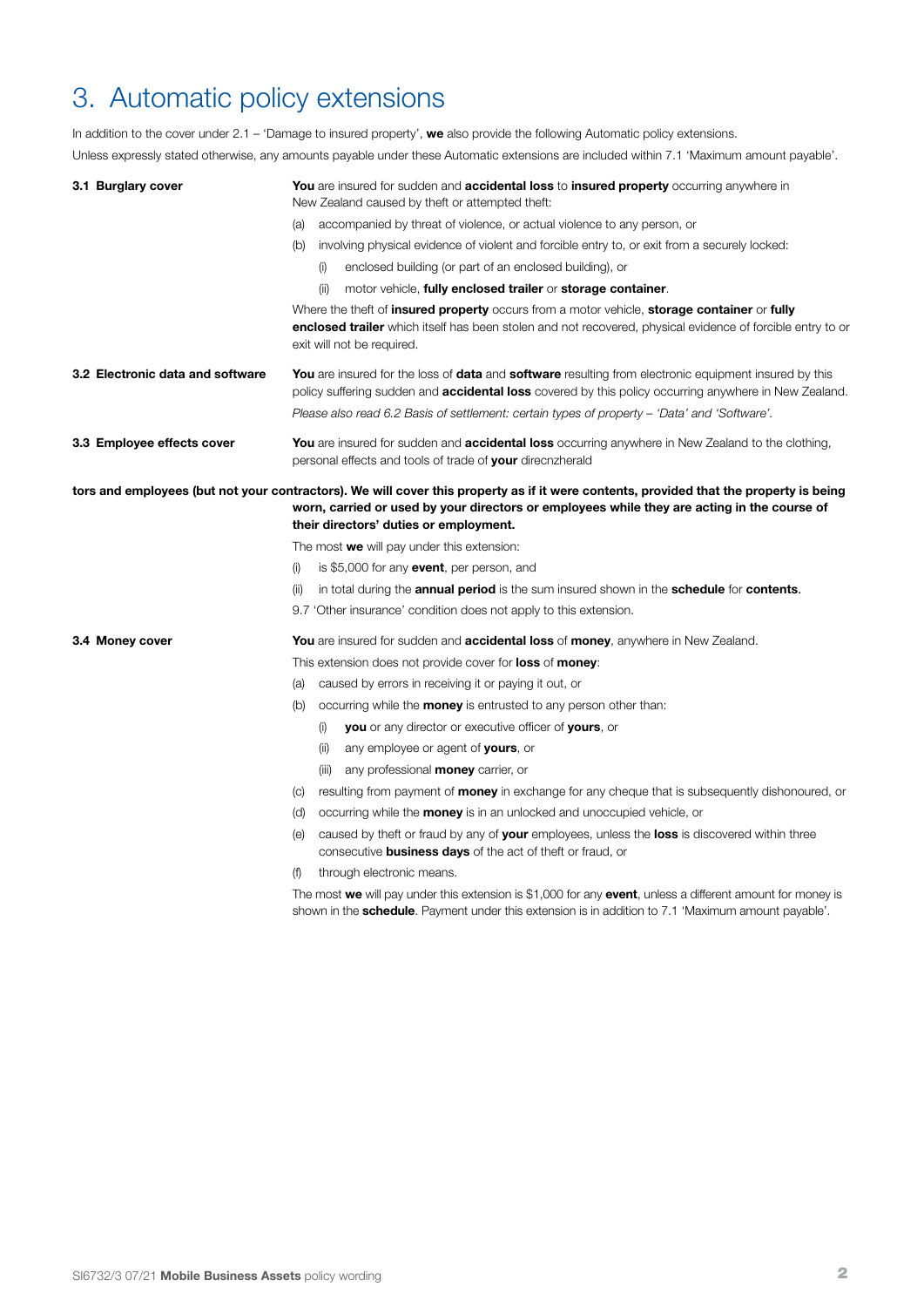### <span id="page-4-0"></span>4. Optional policy extensions

These Optional extensions only apply where specified in the schedule.

Unless stated otherwise, Optional extensions are included within 7.1 'Maximum amount payable'.

| 4.1 Natural disaster cover | You are insured for natural disaster damage to insured property.                                                                                                                                          |  |  |
|----------------------------|-----------------------------------------------------------------------------------------------------------------------------------------------------------------------------------------------------------|--|--|
|                            | The excess is 2.5% of the sum insured or \$2,500, whichever is the greater, for each <b>event</b> .                                                                                                       |  |  |
| 4.2 Refrigerated goods     | <b>You</b> are insured for:                                                                                                                                                                               |  |  |
|                            | accidental loss to refrigerated stock provided that the loss results from:<br>(a)                                                                                                                         |  |  |
|                            | <b>machinery breakdown</b> of the refrigeration plant, or<br>(i)                                                                                                                                          |  |  |
|                            | sudden failure of power supplied by a public utility to <b>your</b> premises, or<br>(ii)                                                                                                                  |  |  |
|                            | the operation of an overload switch, and<br>(iii)                                                                                                                                                         |  |  |
|                            | reasonable costs you incur to avoid or minimise accidental loss to refrigerated stock that is<br>(b)<br>covered by (a) above. For example, moving the goods to an alternative storage unit.               |  |  |
|                            | The most we will pay under this extension for any event is \$2,500 unless a different amount for<br>refrigerated goods is shown in the schedule.                                                          |  |  |
| 4.3 Theft cover            | You are insured for sudden and accidental loss to insured property caused by theft occurring anywhere<br>in New Zealand that is not covered under Automatic Policy Extension $-3.1$ Burglary Cover above. |  |  |
|                            | An excess of \$2,500 applies for each <b>event</b> under this extension, unless a higher excess for Theft Cover<br>is shown in the schedule.                                                              |  |  |
|                            |                                                                                                                                                                                                           |  |  |

### 5. Exclusions

### **5.1 Types of property not covered** This policy does not insure:

- (a) any *insured* property during:
	- (i) demolition, or
	- (ii) installation, construction or erection, or
	- (iii) testing and commissioning following (a)(ii) above.
- (b) jewellery, precious stones, furs, precious metals or bullion, except if any of these items are:
	- (i) stock of your business, or
	- (ii) a component of any plant or machinery that is insured under this policy as **contents**.
- (c) any of the following (including plant attaching to, or accessories in or on any of them):
	- (i) any vehicle or trailer that is required to be reqistered or licensed to travel on a public road,
	- (ii) any mechanically or electrically propelled vehicles (including railway locomotives and rolling stock),
	- (iii) watercraft of any kind,
	- (iv) aircraft of any kind.
- (d) any of the following property:
	- (i) live plants including any trees, shrubs, hedges or grass,
	- (ii) livestock,
	- (iii) any living creature,
	- (iv) property located outside New Zealand,
	- except, if the item of property is specifically listed in the **schedule** as being insured.
- (e) money, other than cover provided by 3.4 'Money cover'.

### 5.2 Losses not covered This policy does not insure:

- (a) any of the following types of damage to **insured property**:
	- (i) slowly developing deformation or distortion,
	- (ii) marring or scratching,
	- (iii) gradual deterioration,
	- (iv) rot or mildew,
	- (v) wear and tear, corrosion or rust.
- (b) loss immediately preceded by any of the following:
	- (i) interruption of the supply of water, gas, electricity, or any fuel to the situation, other than cover provided by 4.2 'Refrigerated goods',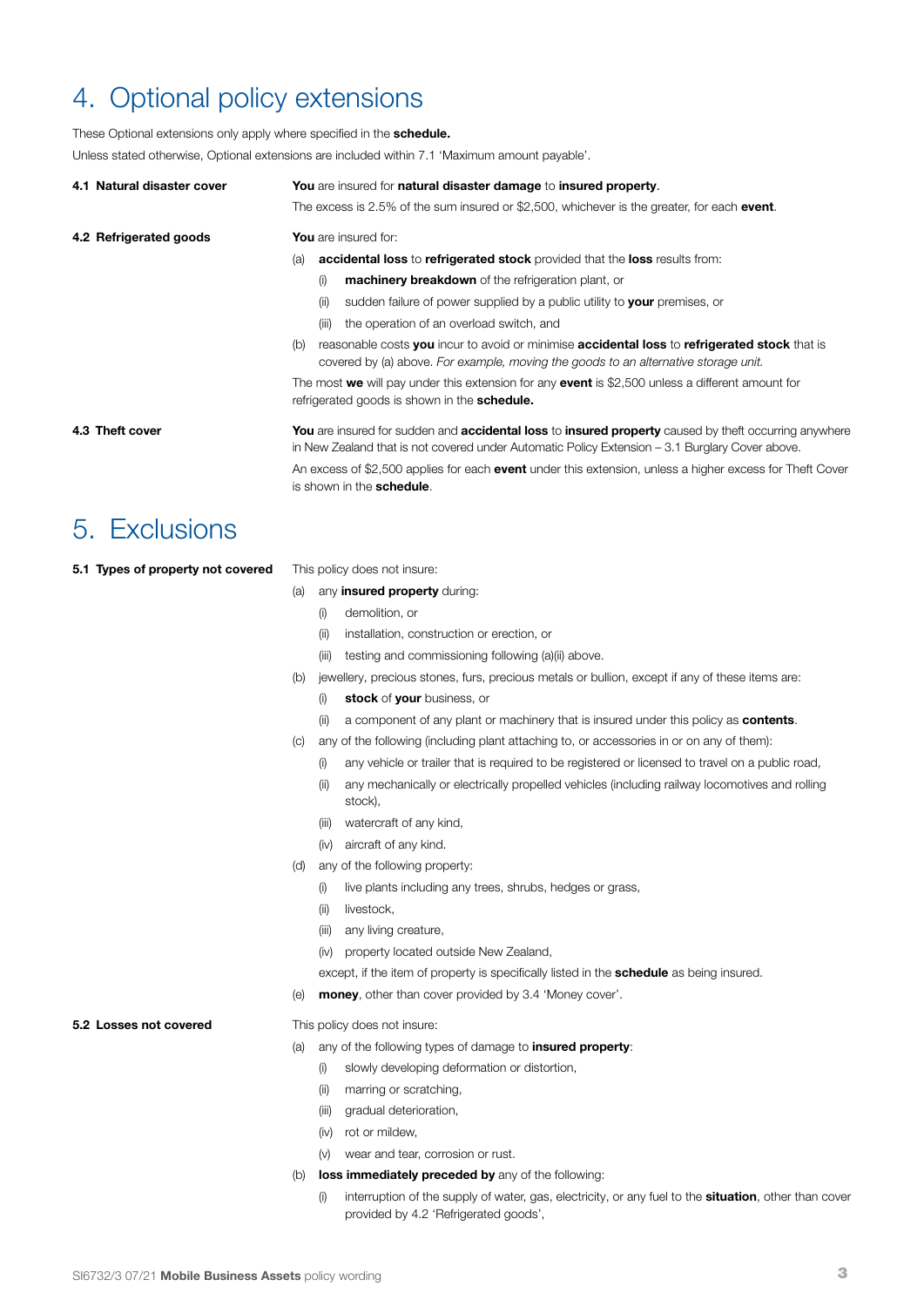- (ii) total or partial stoppage of work, or interruption or cessation of any process,
- (iii) a change in artificially controlled temperature or atmosphere, other than cover provided by 4.2 'Refrigerated goods'.
- $(c)$  loss caused by or arising from any of the following:
	- (i) action of micro-organisms, vermin or pests,
	- (ii) action of light, or inherent nature of the property (including shrinkage, evaporation, loss of weight, change of flavour or colour or texture or finish),
	- (iii) fumes, gas, dust, smoke or soot,
	- (iv) maintenance of *insured property* including servicing, cleaning and subsequent testing,
	- (v) spontaneous combustion,
	- (vi) spontaneous fermentation.

This exclusion only applies to the insured property, or to the part of the insured property (as applicable), directly affected. It does not apply to any resultant sudden and **accidental loss** to separate insured property, or to other parts of the same insured property (as applicable).

- (d) **loss** that is:
	- (i) only evidenced by an unexplained disappearance,
	- (ii) only revealed by the taking of an inventory,
	- (iii) due to clerical or accounting errors.
- loss caused by any of the following:
	- (i) theft or attempted theft, other than cover provided by:
		- (a) 3.1 'Burglary cover',
		- (b) 3.3 'Employee effects cover',
		- (c) 3.4 'Money cover',
		- (d) 4.3 'Theft cover',
	- (ii) any fraudulent scheme or device, or false pretence practised on you or any other person,
	- (iii) theft, attempted theft or fraud by you or an employee of yours other than cover provided by 3.4 'Money cover'.
- (f) loss following exposure to weather conditions if the property is not designed to be left in the open (unless reasonable precautions have been taken to protect the property from those conditions).
- 

**5.3 Communicable disease** This policy does not insure any loss, in connection with any:

- (a) communicable disease,
- (b) notifiable organism or disease under the Biosecurity Act 1993,
- (c) fear or threat (actual or perceived) or action taken to control or prevent or suppress any of the diseases, conditions or circumstances described in this exclusion.

This exclusion will not apply to **accidental loss** to insured property directly caused by or arising from any of the following perils:

fire, lightning, explosion, aircraft or vehicle impact, falling objects, windstorm, rainstorm, hail, tornado, cyclone, typhoon, hurricane, landslip, earthquake, seismic and/or volcanic activity, tsunami, flood, freeze, weight of snow or ice, avalanche, meteor/asteroid impact, riot, riot attending a strike, civil commotion, vandalism, malicious mischief.

5.4 Confiscation This policy does not insure loss in connection with confiscation, nationalisation, requisition or destruction of, or damage to property by order of government, public or local authority (unless the order is given to control any immediate and imminent threat of loss provided that the loss would be covered by this policy if it did occur).

5.5 Consequential financial loss This policy does not insure any kind of consequential financial loss *(e.g. financial loss that occurs as a direct or indirect result of the loss of insured property)*, including the following:

- (a) delays,
- (b) loss of market,
- (c) penalties,
- (d) rates, taxes, duties, development charges,
- (e) other charges or assessments arising out of capital appreciation, that are payable to comply with any regulations,
- (f) loss of use of any property.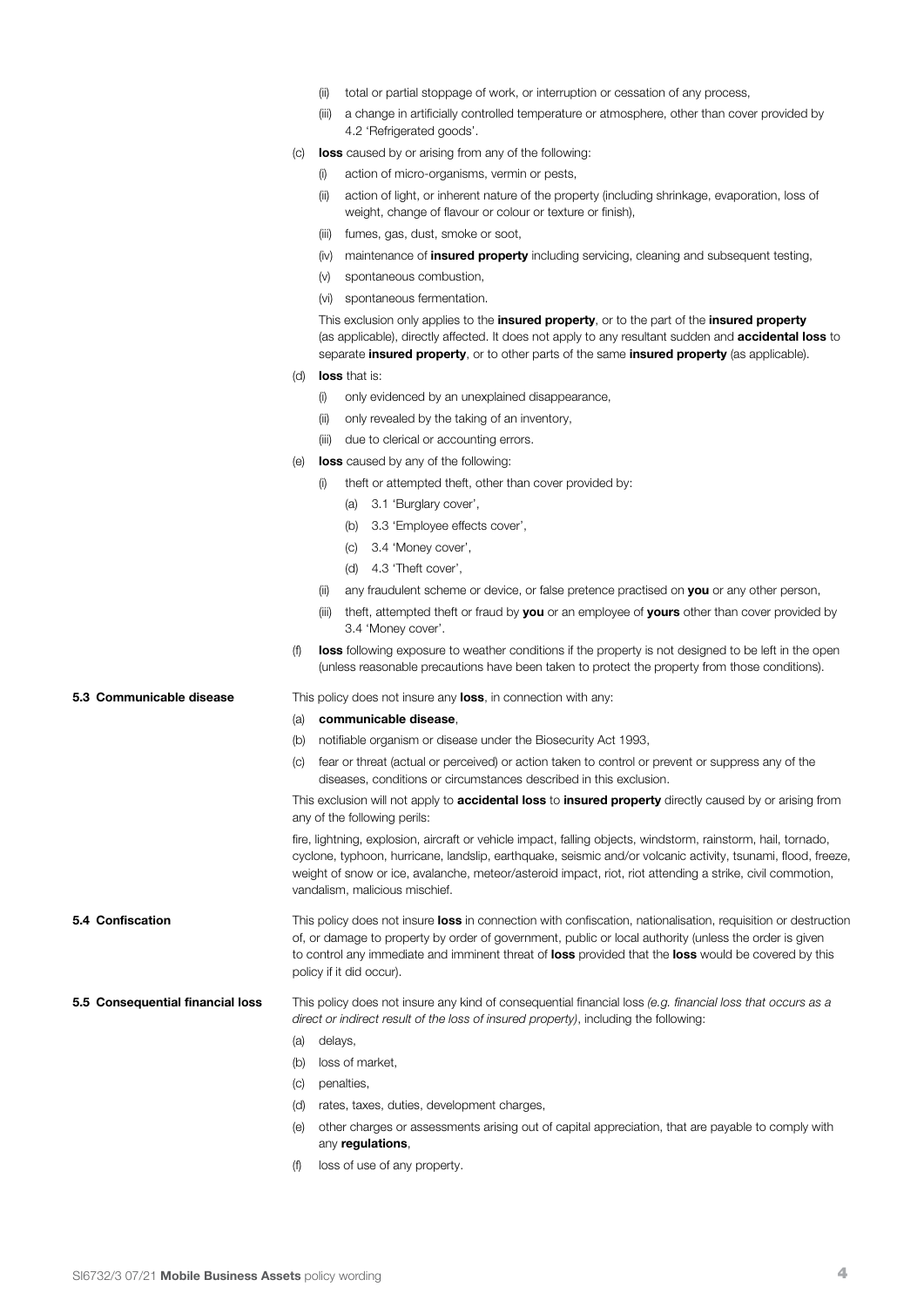| 5.6 Costs not insured                         | This policy does not insure the cost of:                                                                                                                                                                                                                                                                                                                                     |
|-----------------------------------------------|------------------------------------------------------------------------------------------------------------------------------------------------------------------------------------------------------------------------------------------------------------------------------------------------------------------------------------------------------------------------------|
|                                               | repairing or replacing faulty materials, or<br>(a)                                                                                                                                                                                                                                                                                                                           |
|                                               | fixing faulty workmanship, or<br>(b)                                                                                                                                                                                                                                                                                                                                         |
|                                               | fixing any work performed to a faulty:<br>(C)                                                                                                                                                                                                                                                                                                                                |
|                                               | design plan, or<br>(i)                                                                                                                                                                                                                                                                                                                                                       |
|                                               | (ii)<br>design specification, or                                                                                                                                                                                                                                                                                                                                             |
|                                               | altering or modifying any part of any refrigeration or air conditioning plant to enable the plant to<br>(d)<br>operate with a more ozone friendly refrigerant.                                                                                                                                                                                                               |
|                                               | This exclusion does not apply to any resultant sudden and <b>accidental loss</b> to separate <b>insured</b><br><b>property</b> or to other parts of the same <b>insured property</b> arising from the above.                                                                                                                                                                 |
| 5.7 Cyber                                     | This policy does not insure any loss, in connection with any:                                                                                                                                                                                                                                                                                                                |
|                                               | <b>cyber act</b> or <b>cyber incident</b> , including any action taken in controlling, preventing, suppressing or<br>1.<br>remediating any <b>cyber act</b> or <b>cyber incident</b> , or                                                                                                                                                                                    |
|                                               | 2.<br>loss of use, reduction in functionality, repair, replacement, restoration or reproduction of any <b>data</b><br>or software, including any amount relating to the value of such data.                                                                                                                                                                                  |
|                                               | Exclusion 5.7 (1) will not apply to <b>accidental loss</b> to <b>insured property</b> directly caused by any of the<br>following:                                                                                                                                                                                                                                            |
|                                               | theft or forcible entry;<br>(a)                                                                                                                                                                                                                                                                                                                                              |
|                                               | storm, windstorm, hail, tornado, cyclone, hurricane;<br>(b)                                                                                                                                                                                                                                                                                                                  |
|                                               | fire, lightning or explosion;<br>(C)                                                                                                                                                                                                                                                                                                                                         |
|                                               | earthquake, volcano activity or tsunami;<br>(d)                                                                                                                                                                                                                                                                                                                              |
|                                               | flood, freeze or weight of snow;<br>(e)                                                                                                                                                                                                                                                                                                                                      |
|                                               | aircraft impact or vehicle impact or falling objects;<br>(f)                                                                                                                                                                                                                                                                                                                 |
|                                               | water damage;<br>(g)                                                                                                                                                                                                                                                                                                                                                         |
|                                               | loss of or damage to refrigerated goods due to a change in temperature.<br>(h)                                                                                                                                                                                                                                                                                               |
|                                               | Provided that there is no cover where such loss is directly or indirectly caused by, contributed to by,<br>resulting from or arising out of or in connection with a cyber act.                                                                                                                                                                                               |
| 5.8 Damage to machinery                       | This policy does not insure any <b>machinery breakdown</b> of a <b>machine</b> . This does not apply:                                                                                                                                                                                                                                                                        |
|                                               | where sudden and <b>accidental loss</b> covered under this policy (or that would have been covered<br>(a)<br>if the property was insured under this policy) occurs completely outside the <b>machine</b> resulting<br>in the machinery breakdown occurring. However, this proviso does not apply to machinery<br><b>breakdown</b> resulting directly or indirectly from any: |
|                                               | error in: setting, programming or operating the <b>machine</b> , or<br>(i)                                                                                                                                                                                                                                                                                                   |
|                                               | stock or part of the machine being drawn into the machine, or<br>(II)                                                                                                                                                                                                                                                                                                        |
|                                               | failure to service or maintain the <b>machine</b> correctly, or<br>(iii)                                                                                                                                                                                                                                                                                                     |
|                                               | to resultant sudden and <b>accidental loss</b> to other parts of the <b>machine</b> that is not <b>machinery</b><br>(b)<br>breakdown, or                                                                                                                                                                                                                                     |
|                                               | to the cover provided by 4.2 'Refrigerated goods'.<br>(C)                                                                                                                                                                                                                                                                                                                    |
| 5.9 Damage to boilers and<br>pressure vessels | This policy does not insure the cost of repairing or replacing any part of a boiler or <b>pressure vessel</b> that<br>suffers loss through:                                                                                                                                                                                                                                  |
|                                               | explosion, overheating, rupture, bursting or collapse (but not pressure caused by chemical<br>(a)<br>explosion), or                                                                                                                                                                                                                                                          |
|                                               | overheating, cracking or leaking.<br>(b)                                                                                                                                                                                                                                                                                                                                     |
|                                               | This exclusion does not apply to any resultant sudden and <b>accidental loss</b> to other parts of the boiler or<br>pressure vessel arising from the above.                                                                                                                                                                                                                  |
| 5.10 Natural disaster                         | This policy does not insure <b>natural disaster damage</b> other than cover provided by 4.1 'Natural<br>disaster cover'.                                                                                                                                                                                                                                                     |
| 5.11 Nuclear                                  | This policy does not insure loss in connection with:                                                                                                                                                                                                                                                                                                                         |
|                                               | ionising radiation or contamination by radioactivity from:<br>(a)                                                                                                                                                                                                                                                                                                            |
|                                               | (i)<br>any nuclear fuel, or                                                                                                                                                                                                                                                                                                                                                  |
|                                               | any nuclear waste from the combustion or fission of nuclear fuel.<br>(ii)                                                                                                                                                                                                                                                                                                    |
|                                               | nuclear weapons material.<br>(b)                                                                                                                                                                                                                                                                                                                                             |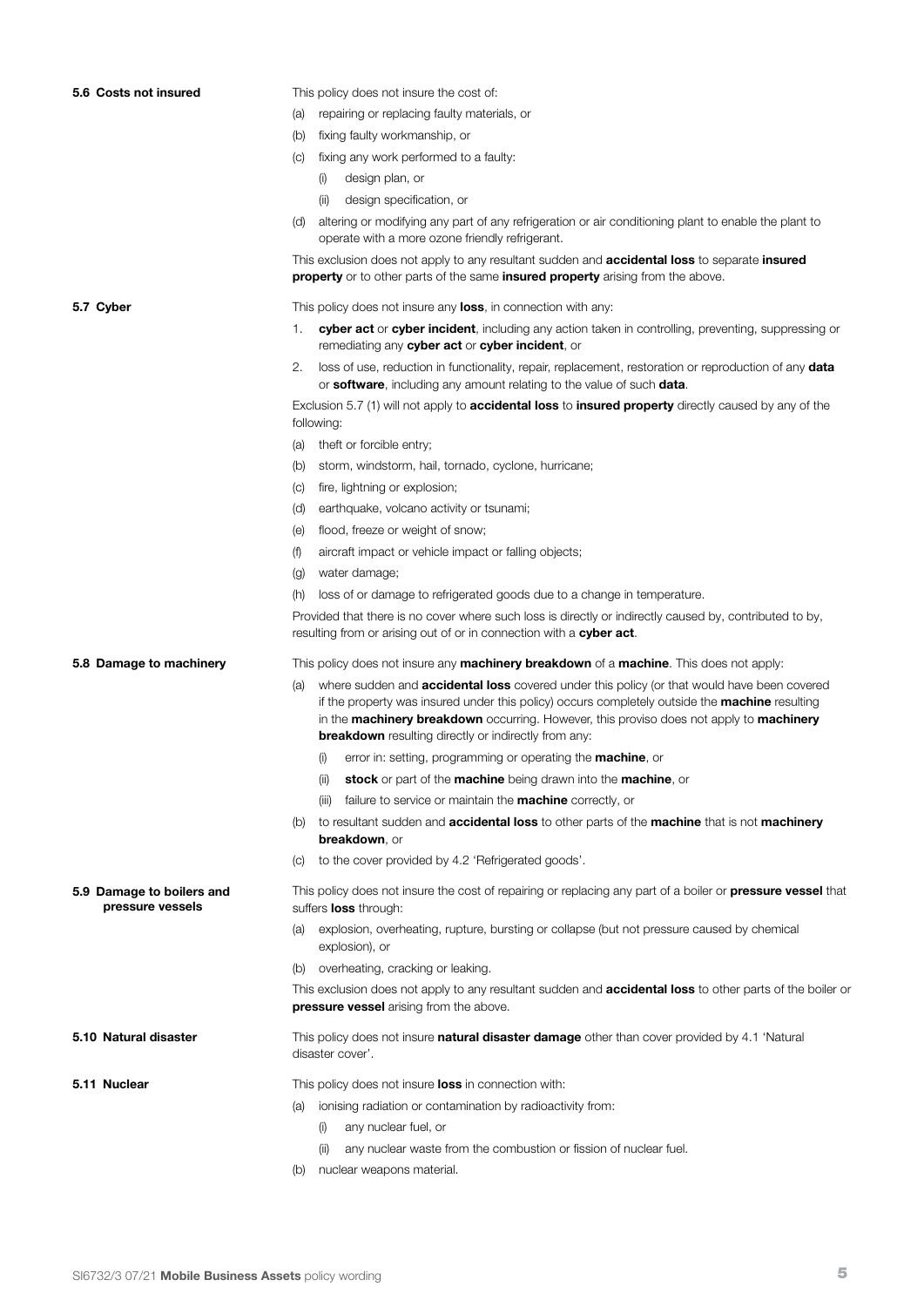<span id="page-7-0"></span>

| 5.12 Production processes                    | This policy does not insure <b>loss</b> to <b>insured property</b> while undergoing any <b>production process</b> where<br>any part of that <b>production process</b> (including any <b>accidental</b> modification of the process) causes or<br>contributes towards the loss in any way.                                                                                                                                      |
|----------------------------------------------|--------------------------------------------------------------------------------------------------------------------------------------------------------------------------------------------------------------------------------------------------------------------------------------------------------------------------------------------------------------------------------------------------------------------------------|
| 5.13 Sanctions                               | <b>We</b> will not pay any claim when the payment would contravene:                                                                                                                                                                                                                                                                                                                                                            |
|                                              | any sanction, prohibition, or restriction under United Nations resolutions, or<br>(a)                                                                                                                                                                                                                                                                                                                                          |
|                                              | the trade or economic sanctions, laws or regulations of New Zealand, Australia, United Kingdom,<br>(b)<br>the United States of America or the European Union.                                                                                                                                                                                                                                                                  |
| 5.14 Seepage, pollution<br>and contamination | This policy does not insure <b>loss</b> in connection with seepage, pollution or contamination except if the<br>seepage, pollution or contamination results from sudden and <b>accidental loss</b> to <b>insured property</b> ,<br>which is otherwise covered under this policy.                                                                                                                                               |
| 5.15 Terrorism                               | This policy does not insure loss in connection with an act of terrorism, including in connection with<br>controlling, preventing, suppressing, retaliating against, or responding to an <b>act of terrorism</b> .                                                                                                                                                                                                              |
| 5.16 War                                     | This policy does not insure loss in connection with any of the following, including controlling, preventing<br>or suppressing any of the following: war, invasion, act of foreign enemy, hostilities or warlike operations<br>(whether war is declared or not), civil war, mutiny, rebellion, revolution, civil commotion assuming the<br>proportions of or amounting to an uprising, insurrection, military or usurped power. |

# 6. How we will pay

| 6.1 Basis of settlement                               | We will indemnify you using whichever of the following options we choose: |                                                                                                                                                                                                                                                                                                                          |  |
|-------------------------------------------------------|---------------------------------------------------------------------------|--------------------------------------------------------------------------------------------------------------------------------------------------------------------------------------------------------------------------------------------------------------------------------------------------------------------------|--|
|                                                       | (a)                                                                       | where insured property is lost or destroyed: pay you the cost to replace the insured property<br>with property of a similar condition, age and specification, as it was in, immediately prior to the<br>loss, or                                                                                                         |  |
|                                                       | (b)                                                                       | where <b>insured property</b> is physically damaged but not <b>destroyed</b> : pay you the cost to repair the<br>loss to the damaged part of the insured property, as nearly as possible, to the condition it was in<br>immediately prior to the <b>loss</b> , or                                                        |  |
|                                                       | (C)                                                                       | pay you an amount equal to the indemnity value of the lost or damaged part of the insured property.                                                                                                                                                                                                                      |  |
|                                                       |                                                                           | However, if the item of <b>insured property</b> is under two years of age at the time of the <b>loss</b> and you<br>supply us with sufficient evidence of the item's age, we will indemnify you using whichever of the<br>following options we choose:                                                                   |  |
|                                                       | (i)                                                                       | where insured property is lost or destroyed: pay you the cost to replace the insured property<br>to a condition substantially the same as its condition when new, or                                                                                                                                                     |  |
|                                                       | (ii)                                                                      | where <b>insured property</b> is physically damaged but not lost or <b>destroyed</b> : pay you the cost to repair<br>the loss to the damaged part of the insured property to a standard that is reasonably equivalent to<br>its condition and relative quality when new, but without necessarily reproducing it exactly. |  |
| 6.2 Basis of settlement:<br>Certain types of property |                                                                           | The method of indemnity for the following types of <b>insured property</b> will be as follows, regardless of any<br>basis of settlement shown in the <b>schedule</b> to the contrary.                                                                                                                                    |  |
|                                                       | <b>Data</b>                                                               |                                                                                                                                                                                                                                                                                                                          |  |
|                                                       |                                                                           | For loss to data, we will pay the cost of blank media plus the cost of copying the data from back-up or<br>from originals of a previous generation.                                                                                                                                                                      |  |
|                                                       |                                                                           | These costs will not include research and engineering, nor any costs of recreating, gathering or<br>assembling the data.                                                                                                                                                                                                 |  |
|                                                       |                                                                           | If the media is not repaired, replaced or restored, we will pay the cost of blank media. However, we do<br>not cover the value of the <b>data</b> to <b>you</b> , even if the <b>data</b> cannot be recreated, gathered or assembled.                                                                                    |  |
|                                                       |                                                                           | <b>Software</b>                                                                                                                                                                                                                                                                                                          |  |
|                                                       |                                                                           |                                                                                                                                                                                                                                                                                                                          |  |

For loss to software, we will pay the reasonable cost of restoring, re-setting or re-programming the software that is necessary to operate any electronic equipment or machine insured under this policy.

### **Stock**

For loss to stock that is not customers' goods, we will indemnify you by one of the following methods:

- (a) for raw materials, supplies and other merchandise not manufactured by you:
	- (i) the replacement cost at the time of replacement, provided that the replacement is carried out within a reasonable period of time, or
	- (ii) if this property is not replaced, the market value of it at the time and place of the loss.
- (b) for materials in the process of manufacture: the replacement cost of the raw materials and the cost of labour and other overhead charges expended at the time of the loss.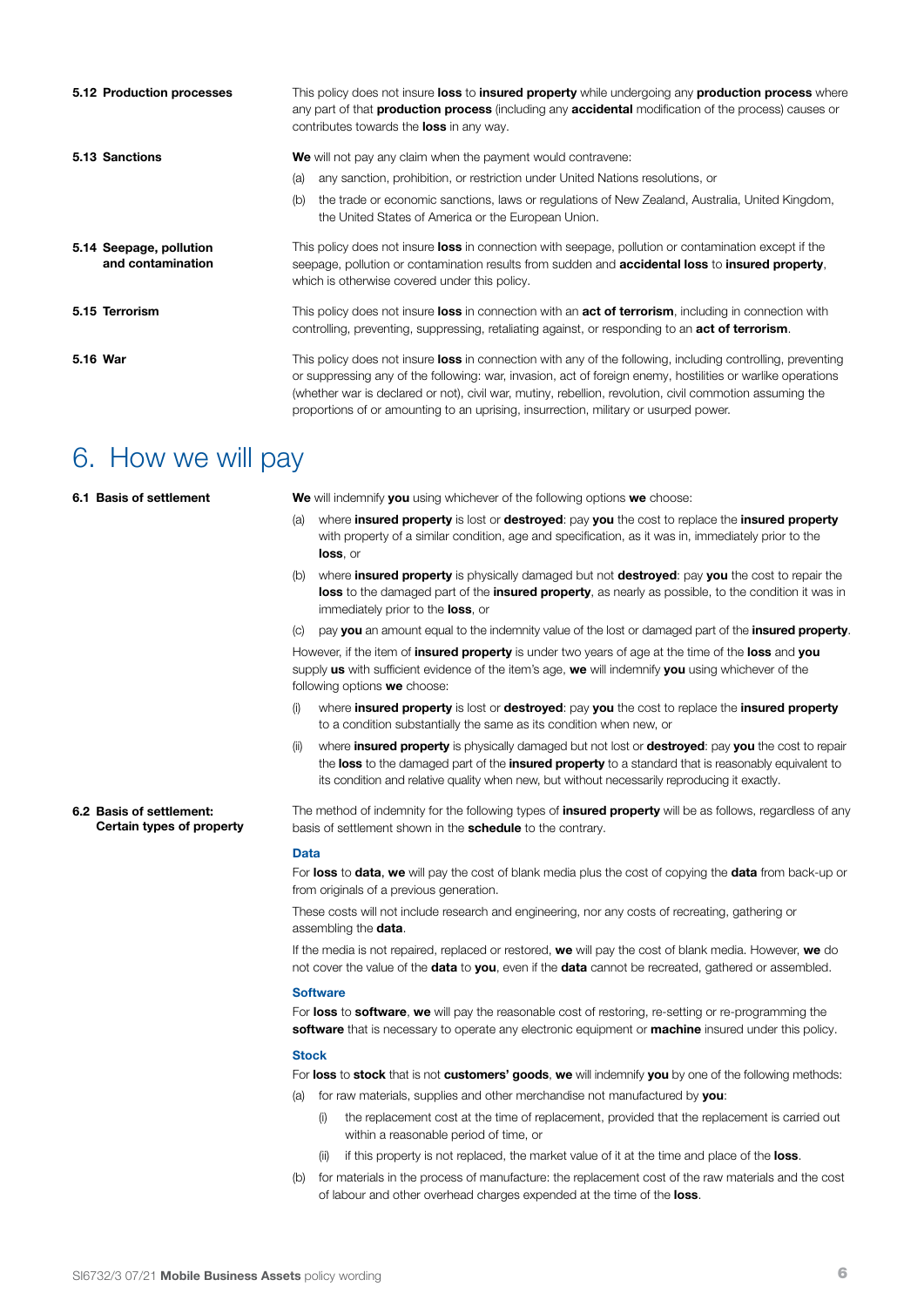(c) for finished goods: the replacement cost of the raw materials and the cost of labour and other overhead charges expended before any allowance for profit, or the cost of re-stocking these goods, whichever is the lesser.

For loss to stock that is customers' goods, we will at our option pay:

- (a) the indemnity value of the **customers' goods**, or
- (b) the cost to repair the **customers' goods**, as near as reasonably possible, to the condition they were in immediately prior to the loss.

### <span id="page-8-0"></span>7. What we will pay

| 7.1 Maximum amount payable               | The most we will pay during an annual period for contents, stock or any individually specified item of<br>insured property is the corresponding sum insured shown in the schedule for contents, stock or that<br>item as applicable.                                             |
|------------------------------------------|----------------------------------------------------------------------------------------------------------------------------------------------------------------------------------------------------------------------------------------------------------------------------------|
|                                          | However, the most we will pay for all insured property during an annual period is the 'Total sum<br>insured' shown in the schedule.                                                                                                                                              |
| 7.2 Reinstatement of<br>sum insured once | The sum insured will only be reinstated once the repair or replacement of the <b>insured property</b> that<br>suffered the loss has been completed.                                                                                                                              |
| repaired/replaced                        | The sum insured will not reinstate following any claim arising from <b>natural disaster damage</b> unless we<br>have agreed to the reinstatement in writing.                                                                                                                     |
|                                          | We may ask you to pay an additional premium for any reinstatement of the sum insured.                                                                                                                                                                                            |
| 7.3 Sub limits                           | If any sub limit in this policy is higher than the maximum amount payable for the applicable <b>insured</b><br><b>property</b> as shown in the <b>schedule</b> , the sub limit does not apply and the most we will pay is the<br>maximum amount payable.                         |
| 7.4 Customers' goods                     | The most we will pay for customers' goods during an annual period is \$20,000 unless a different<br>amount for <b>customers' goods</b> is shown in the <b>schedule</b> .                                                                                                         |
| 7.5 Excess                               | The excess shown in the <b>schedule</b> will be deducted from the amount payable for each <b>event</b> .                                                                                                                                                                         |
|                                          | Where an <b>event</b> occurs over a period of more than 72 consecutive hours, one excess will be deducted<br>for every 72 consecutive hour period.                                                                                                                               |
| 7.6 One excess                           | If a single event causes sudden and accidental loss to tangible property that you insure with us under<br>more than one policy, only one excess will apply, being the highest applicable individual policy excess.<br>This does not apply to any <b>natural disaster damage.</b> |

## 8. Claims conditions

Your obligations

| 8.1 Advise us                | If you become aware of any event that is likely to give rise to a claim under this policy regardless of the<br>anticipated quantum, you must contact us immediately. |
|------------------------------|----------------------------------------------------------------------------------------------------------------------------------------------------------------------|
| 8.2 Minimise the loss        | <b>You</b> must take all reasonable steps to minimise the claim and avoid any further loss or liability arising.                                                     |
| 8.3 Notify the Police        | <b>You</b> must immediately notify the Police if you suspect criminal activity has occurred.                                                                         |
| 8.4 Provide full information | When making a claim, you consent to your personal information in connection with the claim being:<br>disclosed to us, and<br>(a)                                     |
|                              | transferred to the Insurance Claims Register Limited.<br>(b)                                                                                                         |
|                              | You must:                                                                                                                                                            |
|                              | give us free access to examine and assess the claim, and<br>(i)                                                                                                      |
|                              | send any relevant correspondence or documents to us, and<br>(ii)                                                                                                     |
|                              | complete a claim form and/or statutory declaration to confirm the claim if we request it, and<br>(iii)                                                               |
|                              | provide any other information, proof of ownership or assistance that we may require at any time.<br>(iv)                                                             |
| 8.5 Be honest                | If your claim is dishonest or fraudulent in any way, we may:                                                                                                         |
|                              | decline the claim either in whole or in part, and/or<br>(a)                                                                                                          |
|                              | declare either this policy or all insurance you have with us to be of no effect and to no longer exist<br>(b)<br>from the date of the dishonest or fraudulent act.   |
|                              | This is at our sole discretion.                                                                                                                                      |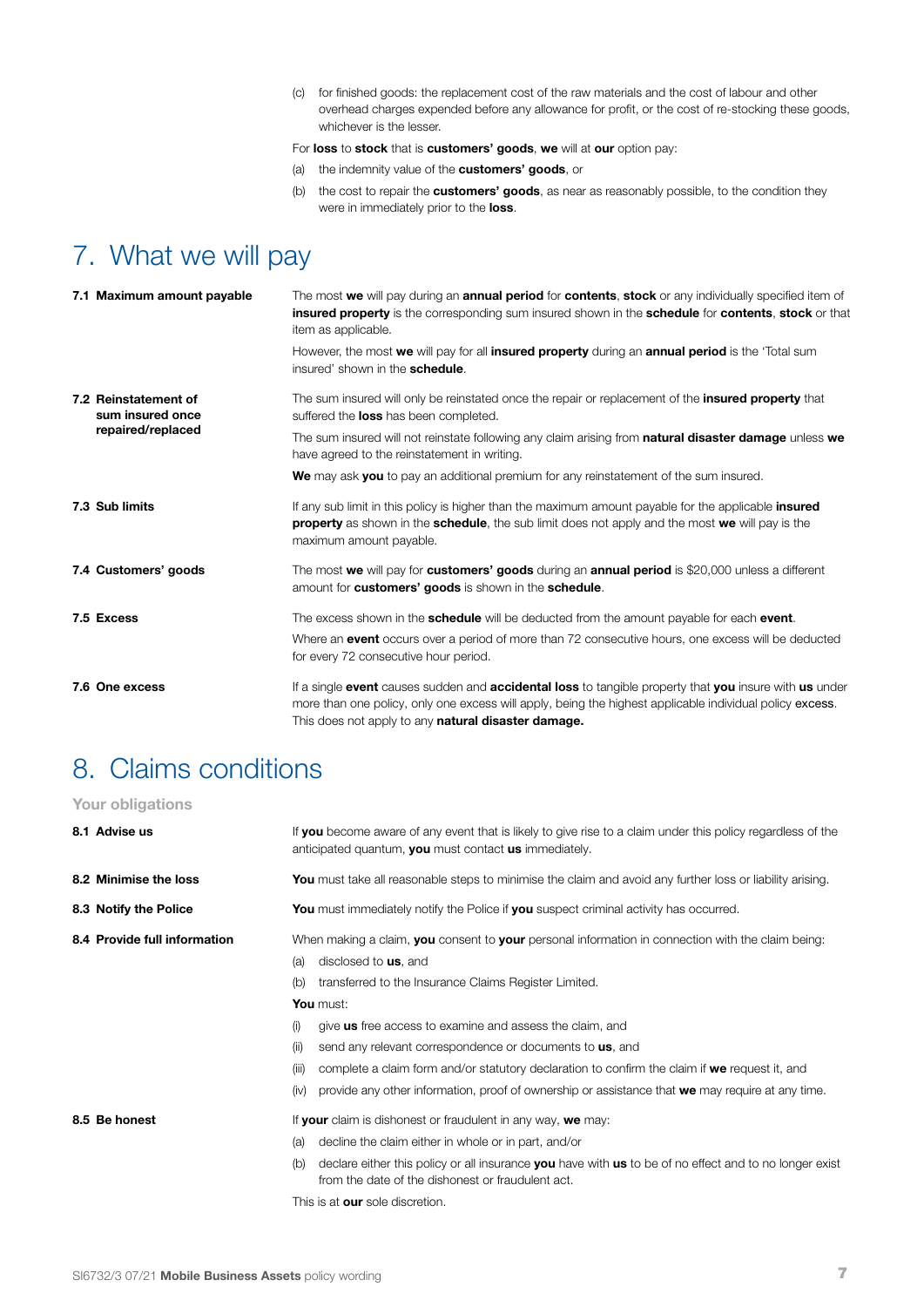<span id="page-9-0"></span>

| 8.6 Do not dispose of property | You must not destroy or dispose of anything that is or could be part of a claim until we have given you<br>permission to do this.                                                                                                                                                                                                                                                                                                                              |
|--------------------------------|----------------------------------------------------------------------------------------------------------------------------------------------------------------------------------------------------------------------------------------------------------------------------------------------------------------------------------------------------------------------------------------------------------------------------------------------------------------|
| 8.7 Obtain our agreement       | You must obtain our agreement before:                                                                                                                                                                                                                                                                                                                                                                                                                          |
|                                | incurring any expenses in connection with any claim under this policy, or<br>(a)                                                                                                                                                                                                                                                                                                                                                                               |
|                                | negotiating, paying, settling, admitting or denying any claim against you, or<br>(b)                                                                                                                                                                                                                                                                                                                                                                           |
|                                | doing anything that may prejudice our rights of recovery.<br>(C)                                                                                                                                                                                                                                                                                                                                                                                               |
| <b>Managing your claim</b>     |                                                                                                                                                                                                                                                                                                                                                                                                                                                                |
| 8.8 Subrogation                | Once we have accepted any part of your claim under this policy, we may assume your legal right<br>of recovery. If we initiate a recovery we will include your excess, and any other uninsured losses<br>suffered by you. Where we do this, you agree to pay your proportional share of the recovery costs, and<br>subsequently the proceeds of the recovery will be shared on the same proportional basis, except that<br>we will reimburse your excess first. |
|                                | You must fully co-operate with any recovery process. If you do not, we may recover from you the<br>amount paid in relation to the claim.                                                                                                                                                                                                                                                                                                                       |
| 8.9 Recoveries                 | If any property that we have paid a claim for is later found or recovered, you must tell us immediately<br>and hand it over to us if we request it. We have the right to keep any property that we have paid a claim<br>for under this policy, including any proceeds if it is sold.                                                                                                                                                                           |
| 8.10 Reparation                | If any person is ordered to make reparation to <b>you</b> for <b>loss</b> to any property that we have paid a claim<br>under this policy for, then you must tell us. Any payments received, must first reimburse our claims<br>payment up to the amount of any reparation received.                                                                                                                                                                            |
| 8.11 Branded stock             | For salvage that is branded goods or merchandise, we will not dispose of these items by sale unless<br>you agree. If you do not agree, the value of the salvage will be deducted from any claim payment.                                                                                                                                                                                                                                                       |

# 9. General conditions

### How we administer this policy

| 9.1 Assignment                 | You may not assign this policy or any interest under this policy without our prior written consent.                                                                                                                                                                                                                                                                                                                                                                                                                                                                                                                        |
|--------------------------------|----------------------------------------------------------------------------------------------------------------------------------------------------------------------------------------------------------------------------------------------------------------------------------------------------------------------------------------------------------------------------------------------------------------------------------------------------------------------------------------------------------------------------------------------------------------------------------------------------------------------------|
| 9.2 Cancellation               | By you<br>You may cancel this policy at any time by notifying us. If you do, we will refund any premium that is<br>due to you based on the unused portion of the period of insurance. You must pay any outstanding<br>premium due for the expired portion of the <b>period of insurance.</b><br>By us<br>We may cancel this policy by giving you notice in writing or by electronic means at your last known<br>address. Your policy will be cancelled from 4pm on the 30th day after the date of the notice. We will<br>refund you any premium that is due to you based on the unused portion of the period of insurance. |
| 9.3 Change of terms            | We may change the terms of this policy (including the excess) by giving you notice in writing or by<br>electronic means, at your last known address. Unless otherwise specified in the notice the change in<br>terms will take effect from 4pm on the 30th day after the date of the notice.                                                                                                                                                                                                                                                                                                                               |
| 9.4 Currency                   | Any amounts shown in this policy or in the <b>schedule</b> are in New Zealand dollars, unless otherwise<br>specified in the schedule.                                                                                                                                                                                                                                                                                                                                                                                                                                                                                      |
| 9.5 GST                        | Where GST is recoverable by us under the Goods and Services Tax Act 1985:<br>all sums insured exclude GST, and<br>(a)<br>all sub limits exclude GST, and<br>(b)<br>all excesses include GST, and<br>(C)<br>GST will be added, where applicable, to claim payments.<br>(d)                                                                                                                                                                                                                                                                                                                                                  |
| 9.6 Interests of other parties | If we are advised of any party having a financial interest over your insured property, we may pay part<br>or all of any valid claim proceeds to that party to the extent of their interest. This will form part of our<br>obligations to you under this policy. You consent to us transferring your relevant personal information to<br>that party.<br>Any party, who is recorded as having a financial interest under this policy, is not covered by this policy<br>and does not have rights to claim under this policy.                                                                                                  |
| 9.7 Other insurance            | You must notify us as soon as you know of any other insurance policy that covers you for any of the<br>risks covered under this policy.                                                                                                                                                                                                                                                                                                                                                                                                                                                                                    |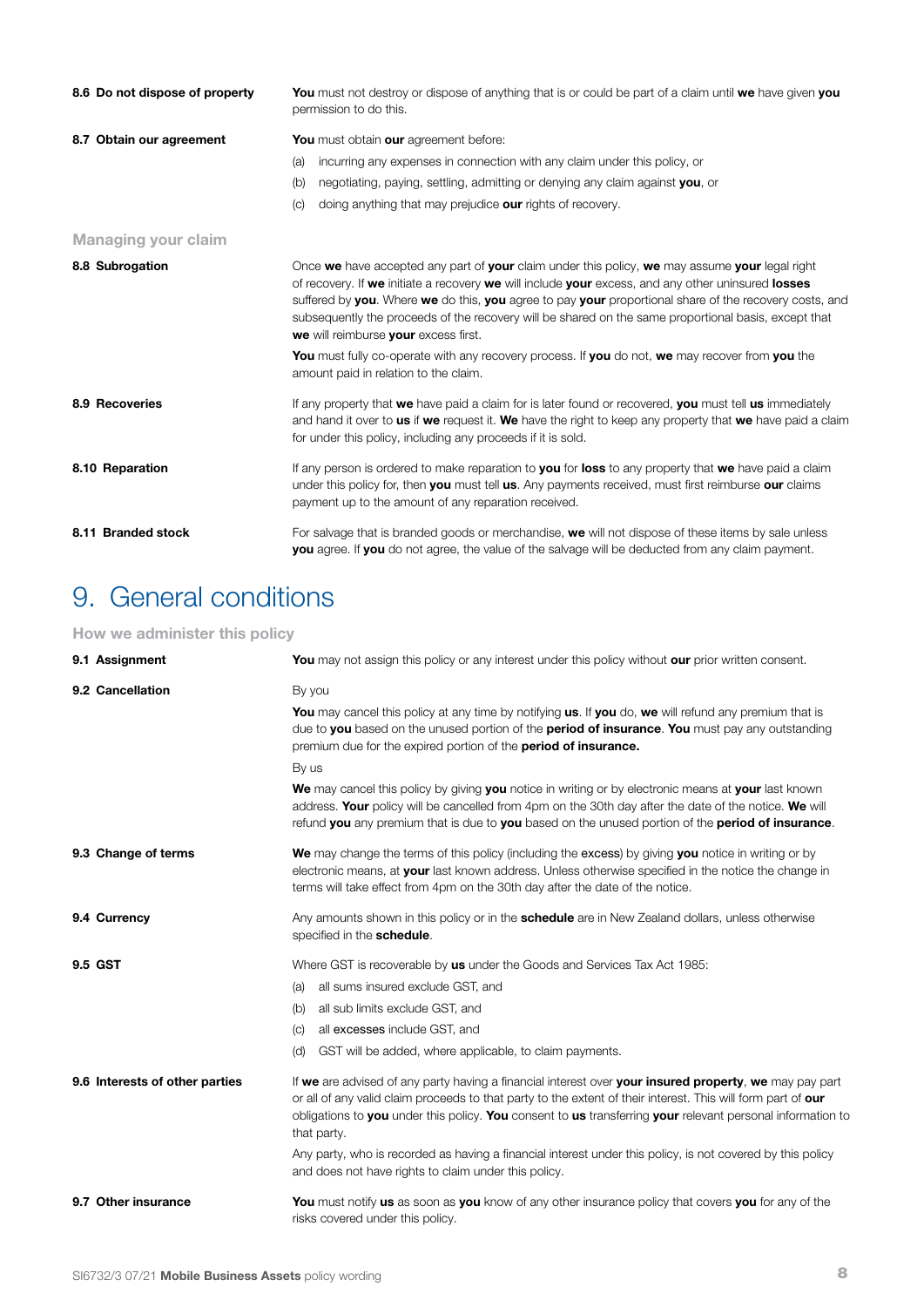|                                       | This policy does not cover <b>your</b> liability or loss at all if it is insured to any extent under any other<br>insurance policy. We will not contribute towards any claim under any other insurance policy.                            |
|---------------------------------------|-------------------------------------------------------------------------------------------------------------------------------------------------------------------------------------------------------------------------------------------|
| 9.8 Premium payment options           | You may choose either an annual or a monthly renewable contract.                                                                                                                                                                          |
|                                       | If you have elected a monthly renewable contract, then:                                                                                                                                                                                   |
|                                       | you must pay by direct debit using the Direct Debit Authority we require, and<br>(a)                                                                                                                                                      |
|                                       | the policy is for the initial <b>period of insurance</b> stated in the <b>schedule</b> , and<br>(b)                                                                                                                                       |
|                                       | the policy will be renewed for further monthly periods of insurance upon receipt of the renewal<br>(C)<br>premium due under the Deduction Authority, and                                                                                  |
|                                       | the policy terms, including the premium, will be reviewed on the anniversary date stated in the<br>(d)<br>schedule.                                                                                                                       |
| 9.9 Separate insurance                | Where the 'Insured' consists of more than one legal entity the word 'Insured' shall apply to each as if a<br>separate policy had been issued to each. However, this does not increase the amount of cover available<br>under this policy. |
| Laws and Acts that govern this policy |                                                                                                                                                                                                                                           |
| 9.10 Disputes about this policy       | The law of New Zealand applies to disputes about this policy and the New Zealand Courts have<br>exclusive jurisdiction.                                                                                                                   |
| 9.11 Legislation changes              | Any reference to any Act of Parliament or subordinate rules referred to in this policy includes any<br>amendments made or substitutions to that law.                                                                                      |
| 9.12 Insurance Law Reform Acts        | The exclusions and conditions in this policy are subject to your rights under the Insurance Law Reform<br>Act 1977 and Insurance Law Reform Act 1985.                                                                                     |
| Your obligations                      |                                                                                                                                                                                                                                           |
| 9.13 Comply with the policy           | You (and any other person or entity we cover) must comply with the conditions of this policy at all times.<br>lf:                                                                                                                         |
|                                       | (a)<br>you, or                                                                                                                                                                                                                            |
|                                       | any other person or entity covered under this policy, or<br>(b)                                                                                                                                                                           |
|                                       | anyone acting on your behalf,<br>(C)                                                                                                                                                                                                      |
|                                       | breaches any of the terms and/or conditions of this policy, we may:                                                                                                                                                                       |
|                                       | decline the claim either in whole or in part, and/or<br>(i)                                                                                                                                                                               |
|                                       | declare either this policy or all insurance you have with us to be of no effect and to no longer exist.<br>(ii)                                                                                                                           |
| 9.14 True statements and answers      | True statements and answers must be given, whether by you or any other person, when:                                                                                                                                                      |
|                                       | applying for this insurance, and/or<br>(a)                                                                                                                                                                                                |
|                                       | notifying us regarding any change in circumstances, and/or<br>(b)                                                                                                                                                                         |
|                                       | making any claim under this policy, and communicating with us or providing any further information<br>(C)<br>regarding the claim.                                                                                                         |
| 9.15 Reasonable care                  | You must take reasonable care at all times to avoid circumstances that could result in a claim. Your<br>claim will not be covered if you are reckless or grossly irresponsible.                                                           |
| 9.16 Change in circumstances          | You must tell us immediately if there is a material:                                                                                                                                                                                      |
|                                       | increase in the risk insured, or<br>(a)                                                                                                                                                                                                   |
|                                       | alteration of the risk insured.<br>(b)                                                                                                                                                                                                    |
|                                       | Once you have told us of the change, we may then cancel or alter the premium and/or the terms of<br>this policy.                                                                                                                          |
|                                       | If you fail to notify us about a change in the risk insured, we may:                                                                                                                                                                      |
|                                       | declare this policy unenforceable, and/or<br>(i)                                                                                                                                                                                          |
|                                       | decline any subsequent claim either in whole or in part.<br>(ii)                                                                                                                                                                          |
|                                       | These actions will be taken from the date you knew, or ought to have known, of the increase or<br>alteration in the risk insured.                                                                                                         |
|                                       | For avoidance of any doubt, information is 'material' where we would have made different decisions<br>about either:                                                                                                                       |
|                                       | accepting your insurance, or<br>(i)                                                                                                                                                                                                       |
|                                       | setting the terms of your insurance,<br>(ii)                                                                                                                                                                                              |

*if we had known that information. If in any doubt, notify us anyway.*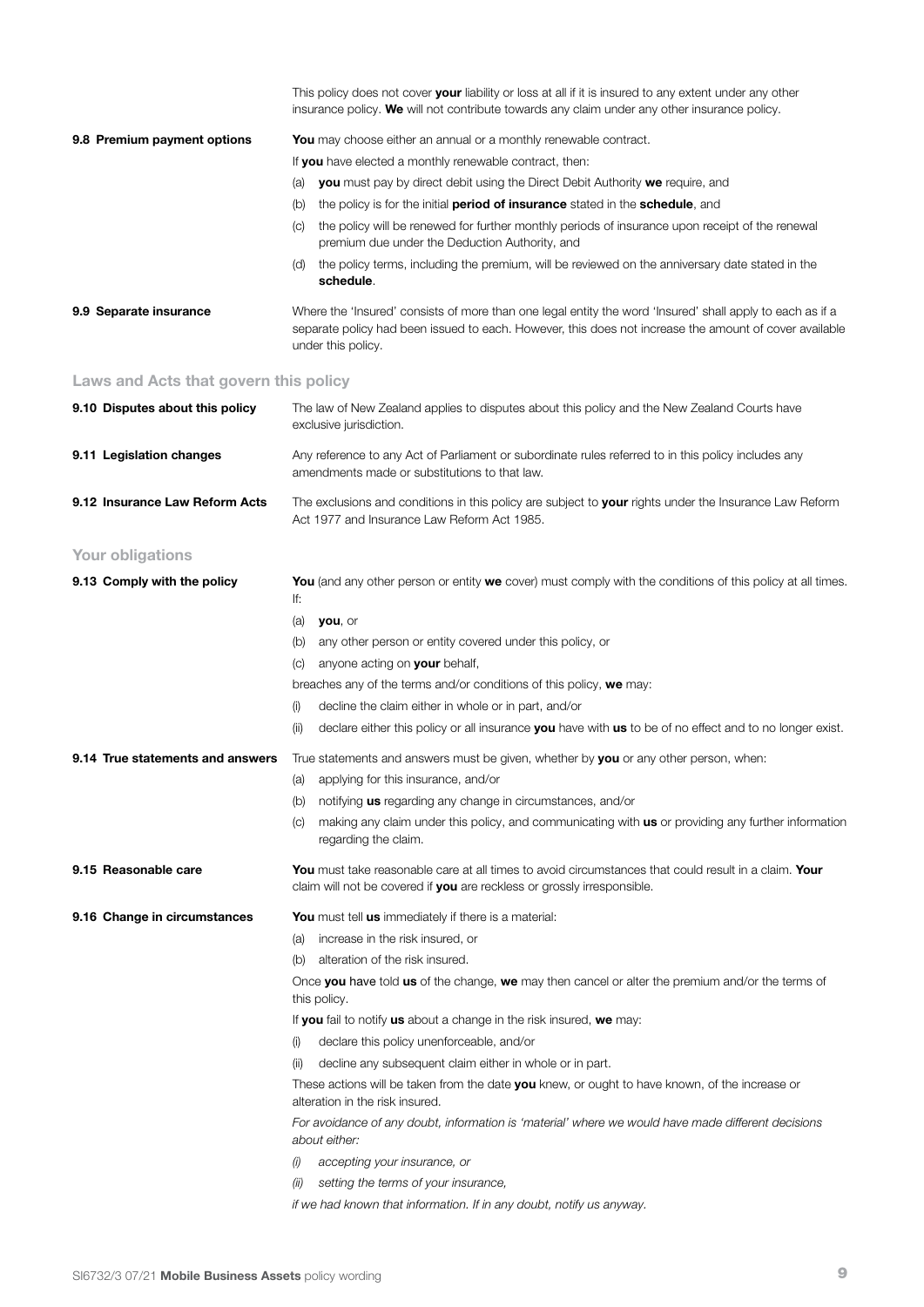# <span id="page-11-0"></span>10. Definitions

The definitions apply to the plural and any derivatives of the bolded words. For example, the definition of 'accident' also applies to the words 'accidentally', 'accidental' and 'accidents'.

| accident             | Unexpected and unintended by you.                                                                                                                                                                                                                                                                                                                                                                                                                                                                               |
|----------------------|-----------------------------------------------------------------------------------------------------------------------------------------------------------------------------------------------------------------------------------------------------------------------------------------------------------------------------------------------------------------------------------------------------------------------------------------------------------------------------------------------------------------|
| act of terrorism     | Any act, or preparation in respect of action, or threat of action designed to influence or coerce the<br>government de jure or de facto of any nation or any political division thereof, or in pursuit of political,<br>religious, ideological, or similar purposes to intimidate the public or a section of the public of any nation<br>by any person or group(s) of persons whether acting alone or on behalf of or in connection with any<br>organisation(s) or government(s) de jure or de facto, and that: |
|                      | involves violence against one or more persons, or<br>(a)                                                                                                                                                                                                                                                                                                                                                                                                                                                        |
|                      | involves damage to property, or<br>(b)                                                                                                                                                                                                                                                                                                                                                                                                                                                                          |
|                      | endangers life other than that of the person committing the action, or<br>(C)                                                                                                                                                                                                                                                                                                                                                                                                                                   |
|                      | creates a risk to health or safety of the public or a section of the public, or<br>(d)                                                                                                                                                                                                                                                                                                                                                                                                                          |
|                      | is designed to interfere with or disrupt an electronic system.<br>(e)                                                                                                                                                                                                                                                                                                                                                                                                                                           |
| annual period        | The <b>period of insurance</b> . However, if:                                                                                                                                                                                                                                                                                                                                                                                                                                                                   |
|                      | <b>you</b> pay the premium monthly, or<br>(a)                                                                                                                                                                                                                                                                                                                                                                                                                                                                   |
|                      | the <b>period of insurance</b> is for more than 12 months,<br>(b)                                                                                                                                                                                                                                                                                                                                                                                                                                               |
|                      | the annual period is the current 12 month period calculated consecutively from the date this policy first<br>started.                                                                                                                                                                                                                                                                                                                                                                                           |
| application          | The information provided by you to us when you purchased this insurance or requested a quotation for<br>this insurance from us. It also includes any subsequent information you provide us with.                                                                                                                                                                                                                                                                                                                |
| business day         | The days your business usually operates.                                                                                                                                                                                                                                                                                                                                                                                                                                                                        |
| communicable disease | Any disease which can be transmitted by means of any substance or agent from any organism to<br>another organism where:                                                                                                                                                                                                                                                                                                                                                                                         |
|                      | the substance or agent includes, but is not limited to, a virus, bacterium, parasite or other organism<br>(a)<br>or any variation thereof, whether deemed living or not, and                                                                                                                                                                                                                                                                                                                                    |
|                      | the method of transmission, whether direct or indirect, includes, but is not limited to, airborne<br>(b)<br>transmission, bodily fluid transmission, transmission from or to any surface or object, solid, liquid or<br>gas or between organisms, and                                                                                                                                                                                                                                                           |
|                      | the disease, substance or agent can cause or threaten damage to human health or human welfare<br>(C)<br>or can cause or threaten damage to, deterioration of, loss of value of, marketability of or loss of use<br>of property.                                                                                                                                                                                                                                                                                 |
| computer system      | Any computer, hardware, software, communications system, electronic device (including, but not limited<br>to, smart phone, laptop, tablet, wearable device), server, cloud or microcontroller and including any<br>similar system or configuration of the aforementioned and including any associated input, output, data<br>storage device, networking equipment or back up facility.                                                                                                                          |
| computer virus       | A set of corrupting, harmful or otherwise unauthorised instructions or code including a set of maliciously<br>introduced unauthorised instructions or code, programmatic or otherwise, which propagate themselves<br>through a computer system or network of whatsoever nature. This includes but is not limited to 'Trojan<br>Horses', 'Worms' and 'Time or Logic Bombs'.                                                                                                                                      |
| contents             | Machinery, plant, tools and chattels, provided that they are:                                                                                                                                                                                                                                                                                                                                                                                                                                                   |
|                      | owned by you (including joint ownership with others), or<br>(a)                                                                                                                                                                                                                                                                                                                                                                                                                                                 |
|                      | leased, hired or borrowed by you.<br>(b)                                                                                                                                                                                                                                                                                                                                                                                                                                                                        |
|                      | <b>Contents</b> does not include <b>stock</b> or employee's property.                                                                                                                                                                                                                                                                                                                                                                                                                                           |
| customers' goods     | Property, other than a building, that:                                                                                                                                                                                                                                                                                                                                                                                                                                                                          |
|                      | is owned by your customers, and<br>(a)                                                                                                                                                                                                                                                                                                                                                                                                                                                                          |
|                      | is in your temporary possession or temporary legal control in the course of your business activities.<br>(b)                                                                                                                                                                                                                                                                                                                                                                                                    |
|                      | Customers' goods does not include contents.                                                                                                                                                                                                                                                                                                                                                                                                                                                                     |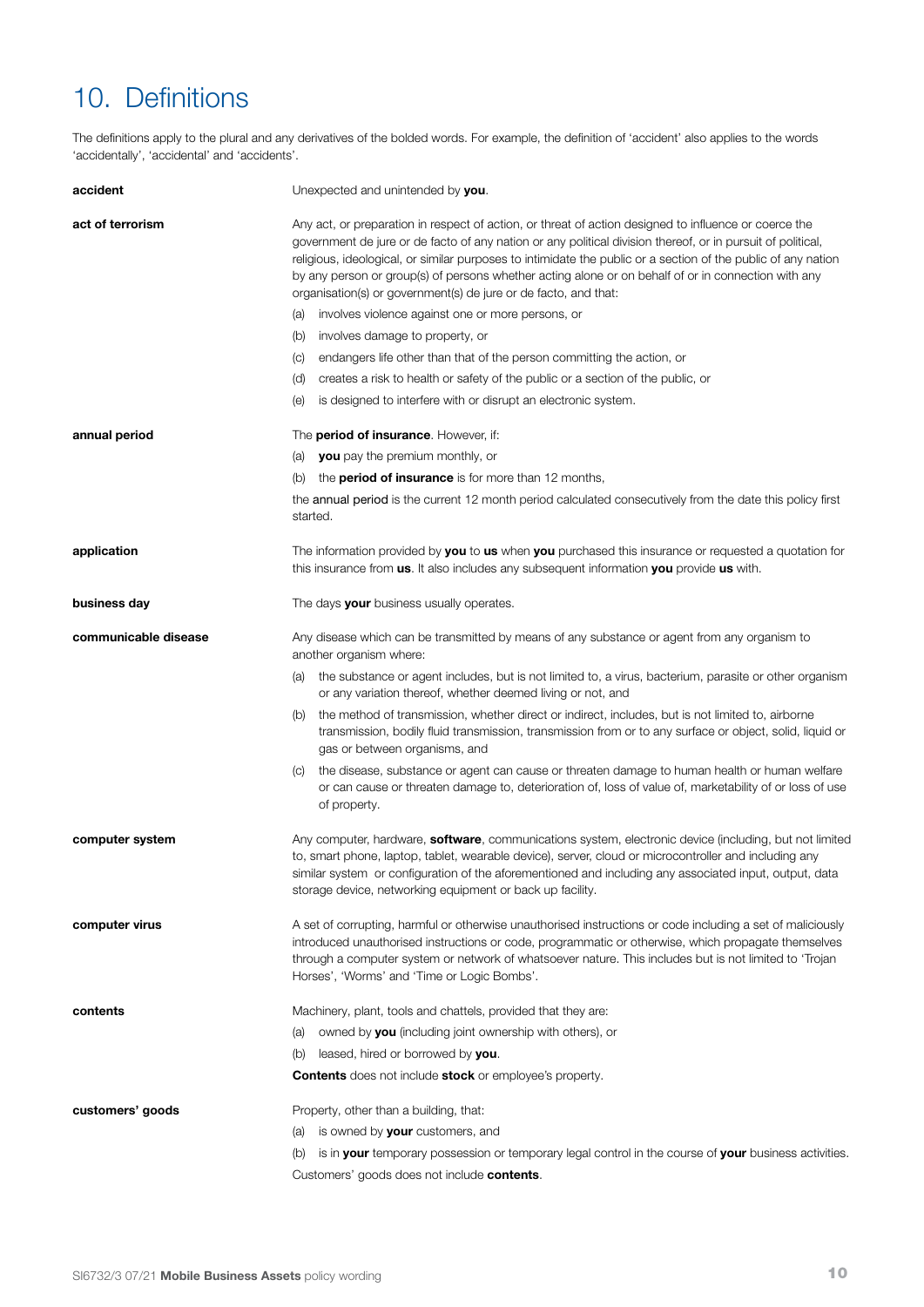| cyber act               | An unauthorised, malicious or criminal act or series of related unauthorised, malicious or criminal acts,<br>or the threat or hoax thereof involving access to, processing of, use of or operation of any computer<br>system.                                                                                                                                                  |
|-------------------------|--------------------------------------------------------------------------------------------------------------------------------------------------------------------------------------------------------------------------------------------------------------------------------------------------------------------------------------------------------------------------------|
| cyber incident          | Any error or omission or series of related errors or omissions involving access to, processing of, use of or<br>operation of any computer system, or                                                                                                                                                                                                                           |
|                         | any partial or total unavailability or failure or series of related partial or total unavailability or failures to<br>access, process, use or operate any computer system.                                                                                                                                                                                                     |
| data                    | Information, facts, concepts, code or any other information of any kind that is recorded or transmitted in<br>a form to be used, accessed, processed, transmitted or stored by a <b>computer system</b> .                                                                                                                                                                      |
| destroyed               | So physically damaged by an insured loss that the property, by reason only of that loss, cannot be<br>repaired or the cost of repair is uneconomic.                                                                                                                                                                                                                            |
| event                   | Any one event or series of events arising from one source or original cause.                                                                                                                                                                                                                                                                                                   |
| fully enclosed trailer  | A fully enclosed road trailer with rigid walls constructed of steel, aluminium, fibreglass or the like.<br>All openings or hatches must be secured with a purpose-built locking mechanism or padlock. An<br>enclosure constructed of chainmesh or soft fabric/plastic materials and the like does not meet the<br>required criteria to be considered a fully enclosed trailer. |
| fusion                  | The process of fusing or melting together of windings or wiring following damage to the insulating<br>material as a result of overheating.                                                                                                                                                                                                                                     |
| immediately preceded by | The event occurring in sequence immediately prior to the <b>loss</b> .                                                                                                                                                                                                                                                                                                         |
|                         | If there is a chain of events, this will be the last event occurring immediately prior to the loss.                                                                                                                                                                                                                                                                            |
| insured property        | Tangible property shown in the schedule within the following categories:                                                                                                                                                                                                                                                                                                       |
|                         | (a) contents, and                                                                                                                                                                                                                                                                                                                                                              |
|                         | (b) stock, and                                                                                                                                                                                                                                                                                                                                                                 |
|                         | any other tangible property listed.<br>(C)                                                                                                                                                                                                                                                                                                                                     |
|                         | <b>Data</b> and <b>software</b> are deemed to be tangible property.                                                                                                                                                                                                                                                                                                            |
| loss                    | Physical loss or physical damage occurring during the <b>period of insurance</b> .                                                                                                                                                                                                                                                                                             |
| machine                 | Any device that:                                                                                                                                                                                                                                                                                                                                                               |
|                         | (a) converts and directs motion or energy, and/or                                                                                                                                                                                                                                                                                                                              |
|                         | (b) performs any electronic process,                                                                                                                                                                                                                                                                                                                                           |
|                         | including any protective component connected with that device.                                                                                                                                                                                                                                                                                                                 |
| machinery breakdown     | any mechanical, hydraulic, electrical or electronic:<br>(a)                                                                                                                                                                                                                                                                                                                    |
|                         | breakdown or failure, or<br>(i)                                                                                                                                                                                                                                                                                                                                                |
|                         | cessation of function, or<br>(ii)                                                                                                                                                                                                                                                                                                                                              |
|                         | malfunction, or<br>(iii)                                                                                                                                                                                                                                                                                                                                                       |
|                         | derangement, or<br>(iv)                                                                                                                                                                                                                                                                                                                                                        |
|                         | fusion of any nature.<br>(b)                                                                                                                                                                                                                                                                                                                                                   |
| money                   | Any of the following, where they are associated solely with <b>your</b> business operations:                                                                                                                                                                                                                                                                                   |
|                         | current coin, bank and currency notes,<br>(a)                                                                                                                                                                                                                                                                                                                                  |
|                         | cheques and travellers' cheques,<br>(b)                                                                                                                                                                                                                                                                                                                                        |
|                         | bank drafts and money orders,<br>(C)                                                                                                                                                                                                                                                                                                                                           |
|                         | phone cards,<br>(d)                                                                                                                                                                                                                                                                                                                                                            |
|                         | unused postage and revenue stamps,<br>(e)                                                                                                                                                                                                                                                                                                                                      |
|                         | credit card vouchers, redeemable vouchers and tokens,<br>(f)                                                                                                                                                                                                                                                                                                                   |
|                         | (g)<br>franking machine credits,                                                                                                                                                                                                                                                                                                                                               |
|                         | other tangible negotiable instruments. For example, promissory notes or bills of exchange.<br>(h)                                                                                                                                                                                                                                                                              |
| natural disaster damage | Sudden and <b>accidental loss</b> that results directly or indirectly from earthquake, subterranean fire,<br>volcanic activity, tsunami, geothermal activity, hydrothermal activity, or fire caused by any of these.                                                                                                                                                           |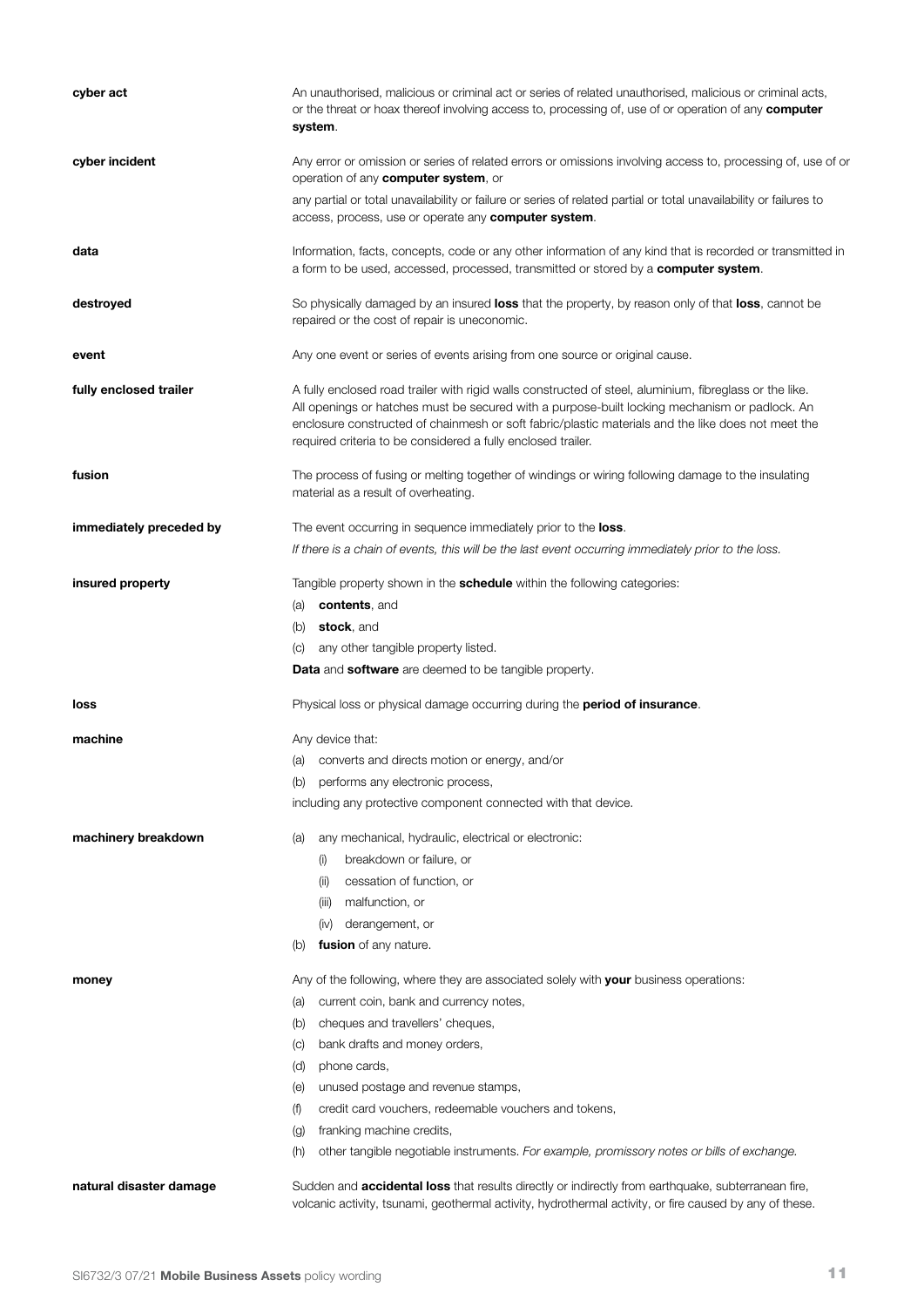| period of insurance | The period shown in the <b>schedule</b> , that specifies the start and end dates of this insurance contract.                                                                               |
|---------------------|--------------------------------------------------------------------------------------------------------------------------------------------------------------------------------------------|
| pressure vessel     | The parts of any <b>insured property</b> or vessel that during ordinary use are subjected to either generated<br>fluid pressure or vacuum, including:                                      |
|                     | all integral parts, and<br>(a)                                                                                                                                                             |
|                     | controls, and<br>(b)                                                                                                                                                                       |
|                     | (C)<br>systems (other than systems forming part of a building or structure).                                                                                                               |
| production process  | Any process of producing, making, treating or servicing goods.                                                                                                                             |
| refrigerated stock  | Perishable goods and/or their containers/packaging that are kept in a refrigerated storage chamber.                                                                                        |
| regulations         | Building regulations or other regulations that are:                                                                                                                                        |
|                     | made under, or<br>(a)                                                                                                                                                                      |
|                     | framed pursuant to,<br>(b)                                                                                                                                                                 |
|                     | any Act of Parliament or any local authority regulation or by-law.                                                                                                                         |
| schedule            | The latest version of the schedule we issued to you for this policy.                                                                                                                       |
| software            | Programs, procedures and routines associated with the operation of electronic or electromagnetic data<br>processing or electronically controlled equipment including any operating system. |
| stock               | Any of the following:                                                                                                                                                                      |
|                     | Stock and materials in trade provided that they are:<br>1.                                                                                                                                 |
|                     | owned by <b>you</b> (including joint ownership with others), or<br>(a)                                                                                                                     |
|                     | in your temporary possession in the course of your business activities.<br>(b)                                                                                                             |
|                     | 2.<br>Customers' goods.                                                                                                                                                                    |
| storage container   | Any fully enclosed:                                                                                                                                                                        |
|                     | shipping container or similar, or<br>(a)                                                                                                                                                   |
|                     | portable shed or similar structure, or<br>(b)                                                                                                                                              |
|                     | non-portable container, such as a metal or wooden container that has been built into or secured to<br>(C)<br>a vehicle.                                                                    |
| we                  | State, a business division of IAG New Zealand Limited.                                                                                                                                     |
|                     | We may also use the words 'us', 'our' or 'company' to describe State.                                                                                                                      |
| you                 | The person(s) or entity named in the <b>schedule</b> as 'Insured'. We may also use the word 'Insured'<br>to describe you.                                                                  |